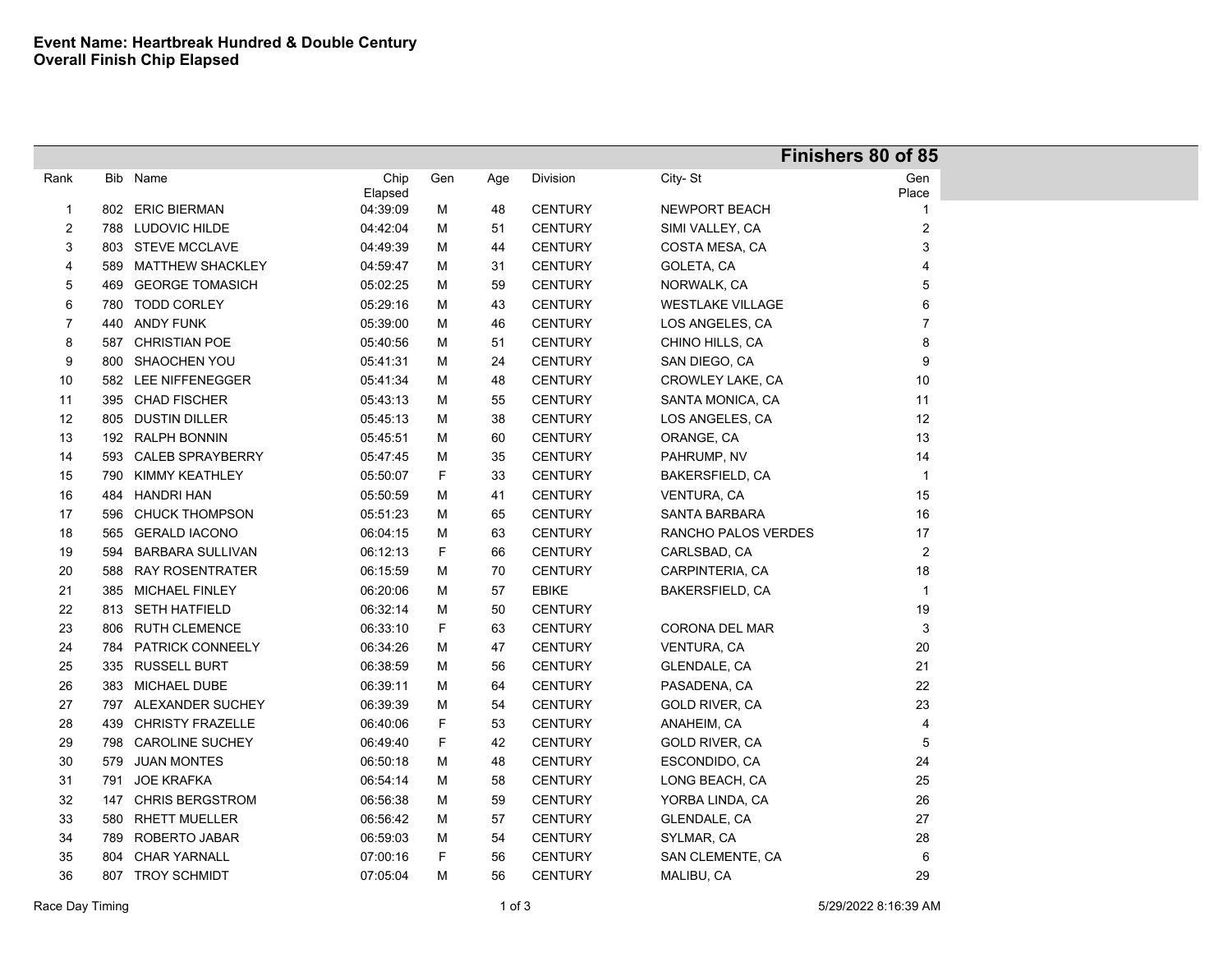|      |     |                           |          |     |     | Finishers 80 of 85 |                        |                |  |
|------|-----|---------------------------|----------|-----|-----|--------------------|------------------------|----------------|--|
| Rank | Bib | Name                      | Chip     | Gen | Age | Division           | City-St                | Gen            |  |
|      |     |                           | Elapsed  |     |     |                    |                        | Place          |  |
| 37   | 464 | <b>SEBASTIAN FUNK</b>     | 07:05:46 | М   | 13  | <b>CENTURY</b>     | LOS ANGELES, CA        | 30             |  |
| 38   | 793 | <b>CHRIS MCGIBBON</b>     | 07:08:10 | М   | 55  | <b>CENTURY</b>     | <b>SANTA BARBARA</b>   | 31             |  |
| 39   |     | 794 LINDSAY MCKINLEY      | 07:17:25 | М   | 60  | <b>CENTURY</b>     | LA MIRADA, CA          | 32             |  |
| 40   |     | 142 LOWIE BAUTISTA        | 07:18:11 | М   | 53  | <b>CENTURY</b>     | <b>STEVENSON RANCH</b> | 33             |  |
| 41   |     | 783 DARREN ROBINSON       | 07:20:18 | М   | 52  | <b>CENTURY</b>     | GLENDORA, CA           | 34             |  |
| 42   |     | 334 MICHAEL BURG          | 07:21:28 | М   | 62  | <b>CENTURY</b>     | SAN DIEGO, CA          | 35             |  |
| 43   |     | 574 GREGORY MAGEE         | 07:21:29 | М   | 45  | <b>CENTURY</b>     | PASADENA, CA           | 36             |  |
| 44   |     | 592 STEPHEN SHOWLER       | 07:23:04 | М   | 58  | <b>CENTURY</b>     | SAN PEDRO, CA          | 37             |  |
| 45   |     | 139 SAM BALLANTE          | 07:23:36 | М   | 72  | <b>CENTURY</b>     | SAN DIEGO, CA          | $38\,$         |  |
| 46   |     | 563 MICHAEL HAYS          | 07:25:11 | М   | 52  | <b>CENTURY</b>     | <b>MANHATTAN BEACH</b> | 39             |  |
| 47   |     | 564 ALVIN HOM             | 07:27:43 | М   | 53  | <b>CENTURY</b>     | ARCADIA, CA            | 40             |  |
| 48   | 567 | <b>CLAYTON KELLER</b>     | 07:29:45 | М   | 51  | <b>CENTURY</b>     | <b>CARMEL VALLEY</b>   | 41             |  |
| 49   |     | 569 MICHAL KUKUCKA        | 07:31:43 | М   | 38  | <b>CENTURY</b>     | VENICE, CA             | 42             |  |
| 50   |     | 811 JAY SIMMONS           | 07:39:22 | м   | 59  | <b>CENTURY</b>     |                        | 43             |  |
| $51$ |     | 810 GIL BATES             | 07:39:26 | м   | 66  | <b>CENTURY</b>     |                        | 44             |  |
| 52   |     | 812 ERIC WHITE            | 07:39:27 | м   | 61  | <b>CENTURY</b>     |                        | 45             |  |
| 53   |     | 573 DANIEL MACIOCE        | 07:40:54 | М   | 53  | <b>CENTURY</b>     | SANTA CLARITA          | 46             |  |
| 54   |     | 347 DAVID CHEN            | 07:42:36 | М   | 51  | <b>CENTURY</b>     | ARCADIA, CA            | 47             |  |
| 55   |     | 779 RUTH ARNUSH           | 07:44:03 | F   | 67  | <b>CENTURY</b>     | NORTH HILLS, CA        | $\overline{7}$ |  |
| 56   |     | 340 JIM CAMPBELL          | 07:44:36 | М   | 66  | <b>CENTURY</b>     | CORONA, CA             | 48             |  |
| 57   |     | 595 RYAN THOMAS           | 07:48:18 | М   | 37  | <b>CENTURY</b>     | PASADENA, CA           | 49             |  |
| 58   |     | 342 NICOLE CASILLAS       | 07:53:44 | F   | 41  | <b>CENTURY</b>     | CULVER CITY, CA        | 8              |  |
| 59   |     | 777 LARRY WYATT           | 07:55:38 | М   | 73  | <b>CENTURY</b>     | PASADENA, CA           | 50             |  |
| 60   |     | 799 KEVIN WALSH           | 08:02:21 | м   | 65  | <b>CENTURY</b>     | LANCASTER, CA          | 51             |  |
| 61   |     | 570 JULIAN KUNG           | 08:03:22 | М   | 47  | <b>CENTURY</b>     | ALHAMBRA, CA           | 52             |  |
| 62   |     | 776 PETER WANG            | 08:13:11 | M   | 53  | <b>CENTURY</b>     | IRVINE, CA             | 53             |  |
| 63   |     | 583 MARC NIX              | 08:14:22 | М   | 58  | <b>CENTURY</b>     | CHICO, CA              | 54             |  |
| 64   |     | 165 JEAN-FRANCOIS BLAVIER | 08:26:17 | М   | 63  | <b>CENTURY</b>     | WEST HILLS, CA         | 55             |  |
| 65   |     | 785 MARK CUADRADO         | 08:27:00 | М   | 53  | <b>CENTURY</b>     | LOS ANGELES, CA        | 56             |  |
| 66   |     | 135 RAOUL AGUILAR         | 08:28:12 | М   | 48  | <b>CENTURY</b>     | SAN GABRIEL, CA        | 57             |  |
| 67   |     | 466 STEFANO GALLI         | 08:29:55 | м   | 41  | <b>CENTURY</b>     | LOS ANGELES, CA        | 58             |  |
| 68   |     | 778 JEFF ZIEGENBEIN       | 08:32:55 | м   | 56  | <b>CENTURY</b>     | TEMECULA, CA           | 59             |  |
| 69   |     | 581 LYNDA NEUMAN          | 08:44:14 | F   | 70  | <b>CENTURY</b>     | LOS ANGELES, CA        | 9              |  |
| 70   |     | 378 GREGG DOYLE           | 08:44:58 | М   | 66  | <b>CENTURY</b>     | <b>GLENDALE, CA</b>    | 60             |  |
| 71   |     | 598 TOM C TRAN            | 08:47:54 | М   | 62  | <b>CENTURY</b>     | VALENCIA, CA           | 61             |  |
| 72   |     | 568 BRICE KING            | 08:52:08 | м   | 43  | <b>CENTURY</b>     | LOS ANGELES, CA        | 62             |  |
|      |     |                           |          |     |     |                    |                        |                |  |